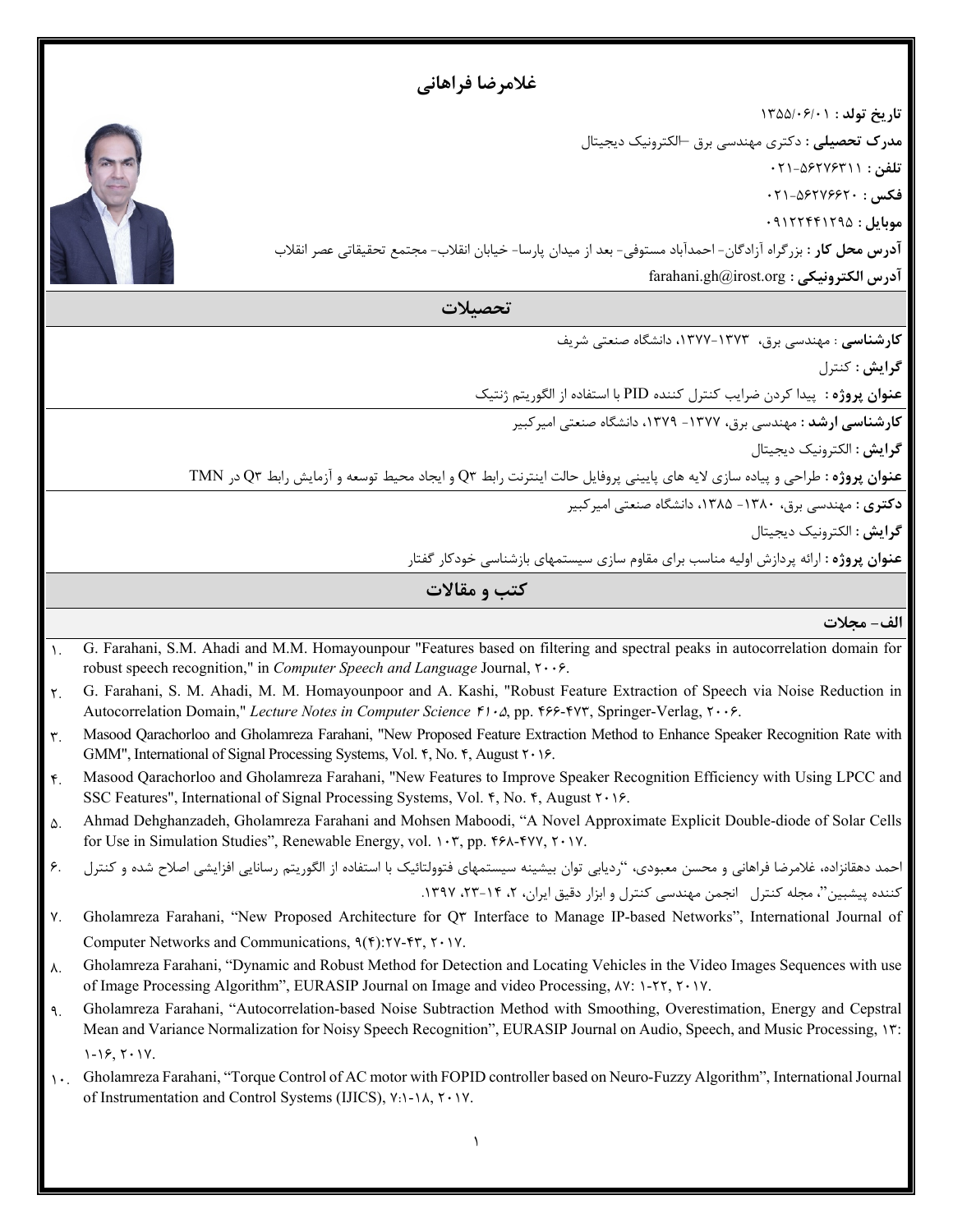- 11. Gholamreza Farahani, "Robust Feature Extraction using Autocorrelation Domain for Noisy Speech Recognition", Signal & Image Processing : An International Journal (SIPIJ),  $\lambda$ :  $\Upsilon^*$ -۴۴,  $\Upsilon \cdot \Upsilon$ .
- 12. Gholamreza Farahani, "Network Performance Enhancement with Optimization Sensor Placement in Wireless Sensor Network", International Journal of Wireless & Mobile Networks (IJWMN), 9: 9- $\mathbf{r} \cdot$ ,  $\mathbf{r} \cdot \mathbf{v}$ .
- 13. Ahmad Dehghanzadeh, Gholamreza Farahani, Hani Vahedi and Kamal Al-Haddad, "Model Predictive Control Design for DC-DC Converters Applied to a Photovoltaic System", International Journal of Electrical Power and Energy Systems,  $1 \cdot \tilde{r}$ :  $\Delta \tilde{r}$  $Y \cdot \Delta$ .
- 14. Gholamreza Farahani, "Improvement of Multiple Routing Based on Fuzzy Clustering and PSO Algorithm in WSNs to Reduce Energy Consumption", International Journal of Computer Networks & Communications (IJCNC),  $\cdot$   $\cdot$   $\cdot$   $\cdot$   $\wedge$ .
- 15. Afshin Zivi and Gholamreza Farahani, "A New Secure Passwordless Multi-Server Modified Authenticated Master-Key Agreement Scheme Based on Hardware-Software and Iriscode Identifiers Through SSL/TLS Protocol for E-learning and Similar Web-based Services", Journal of Computer Science,  $\forall$ ,  $\forall$ ,  $\land$   $\land$ .
- 16. Gholamreza Farahani, "Energy Consumption Reduction in Wireless Sensor Network Based on Clustering", International Journal of Computer Networks & Communications (IJCNC),  $11(7)$ ,  $7.19$ .
- احمد دهقانزاده، غلامرضا فراهانی، مصطفی رجبی مشهدي، "شبیه سازي جامع مدل دودیود سلول هاي خورشیدي در محیط SimPowerSystems به صورت 17.

.1398 ،(2)16 ،Journal of Iranian Association of Electrical and Electronics Engineers ،"ریاضی صریح توابع

- 18. Gholamreza Farahani and Karim Rahmani, "Speed control of a separately excited DC motor using new proposed fuzzy neural algorithm based on FOPID controller", Journal of Control, Automation and Electrical Systems, https://doi.org/10,1007/sf0717-119- $\cdot$   $\cdot$   $\uparrow$   $\wedge$   $\circ$   $\sim$   $\cdot$
- 19. Gholamreza Farahani, "Proposing a New Method to Improve the Identification of Digits in Persian Handwritten Images based on the Convolutional Neural Network", EURASIP Journal on Image and video Processing , In press.

**ب- کنفرانسها و همایشها**

- 1. G. Farahani and S.M. Ahadi "Robust features for noisy speech recognition based on filtering and spectral peaks in autocorrelation domain," In Proc. EUSIPCO  $\mathbf{Y} \cdot \mathbf{0}$ , Antalya, Turkey,  $\mathbf{Y} \cdot \mathbf{0}$ .
- 2. G. Farahani, S.M. Ahadi and M.M. Homayounpoor, "Robust Feature Extraction using Group Delay Function for Speech Recognition," In Proc. SPECOM, Patras, Greece,  $\mathbf{Y} \cdot \mathbf{0}$ .
- غلامرضا فراهانی، سید محمد احدی و محمد مهدی همایون پور، "استفاده از پیکهای طیف سیگنال گفتار در حوزه های خود همبستگی و تاخیر گروه جهت مقاوم م. . ۳ سازي بازشناسی گفتار در محیطهاي نویزي"، چهاردهمین کنفرانس مهندسی برق ایران، تهران، ایران، ۱۳۸۵.
- 4. G. Farahani, S.M. Ahadi and M.M. Homayounpoor, " Use of Spectral Peaks in Autocorrelation and Group delay Domains for Robust Speech Recognition", In Proc. ICASSP, Toulouse, France,  $\mathsf{r} \cdot \cdot \mathsf{e}$ .
- 5. G. Farahani, S. M. Ahadi, and M. M. Homayounpoor, "Robust Feature Extraction using Spectral Peaks of the Filtered Higher lag Autocorrelation Sequence of the Speech Signal," In Proc. ISSPIT, Vancouver, Canada,  $\mathbf{r} \cdot \mathbf{6}$ .
- 6. G. Farahani, S.M. Ahadi, and M.M. Homayounpoor, "Robust Feature Extraction based on Spectral Peaks of Group Delay and Autocorrelation Function and Phase Domain Analysis," In Proc. ICSLP, Pittsburgh PA, USA,  $\tau \cdot \cdot \epsilon$ .
- 7. G. Farahani, S.M. Ahadi, M.M. Homayounpour and A. Kashi, "Consideration of Correlation Between Noise and Clean Speech Signals in Autocorrelation-based Robust Speech Recognition, "In Proc. ISSPA, Sharjah, United Arab Emirates (U.A.E.),  $\tau \cdot \cdot \nu$ .
- 8. G. Farahani, S.M. Ahadi and M.M. Homayounpour, "Improved Autocorrelation-based Noise Robust Speech Recognition using Kernel-Based Cross Correlation and Overestimation Parameters", In Proc. EUSIPCO, Poznan, Poland, T++Y.
- امیر [حسین حاج احمدي،](http://www.civilica.com/modules.php?name=PaperSearch&queryWf=%D8%A7%D9%85%D9%8A%D8%B1%20%D8%AD%D8%B3%D9%8A%D9%86%20&queryWr=%D8%AD%D8%A7%D8%AC%20%D8%A7%D8%AD%D9%85%D8%AF%D9%8A&simoradv=ADV) محمد [مهدي همایون پور،](http://www.civilica.com/modules.php?name=PaperSearch&queryWf=%D9%85%D8%AD%D9%85%D8%AF%20%D9%85%D9%87%D8%AF%D9%8A%20&queryWr=%D9%87%D9%85%D8%A7%D9%8A%D9%88%D9%86%20%D9%BE%D9%88%D8%B1&simoradv=ADV) [غلامرضا](http://www.civilica.com/modules.php?name=PaperSearch&queryWf=%D8%BA%D9%84%D8%A7%D9%85%D8%B1%D8%B6%D8%A7%20&queryWr=%D9%81%D8%B1%D8%A7%D9%87%D8%A7%D9%86%D9%8A&simoradv=ADV) فراهانی و سید [محمد احدي](http://www.civilica.com/modules.php?name=PaperSearch&queryWf=%D8%B3%D9%8A%D8%AF%20%D9%85%D8%AD%D9%85%D8%AF%20&queryWr=%D8%A7%D8%AD%D8%AF%D9%8A&simoradv=ADV) ["](http://www.civilica.com/Paper-ACCSI12-ACCSI12_379.html)[تعیین هویت گویندة مقاوم در مقابل نویز با استفاده از پیک هاي طیف](http://www.civilica.com/Paper-ACCSI12-ACCSI12_379.html) 9. سیگنال گفتار در حوزهٔ خودهمبستگی"، [دوازدهمین کنفرانس سالانه انجمن](http://www.civilica.com/Papers-ACCSI12-0-10-Title-ASC-AI.html) کامپیوتر ایران، تهران، ایران، ۱۳۸۵.
- امیرحسین [حاج احمدي،](http://www.civilica.com/modules.php?name=PaperSearch&queryWf=%D8%A7%D9%85%D9%8A%D8%B1%D8%AD%D8%B3%D9%8A%D9%86&queryWr=%D8%AD%D8%A7%D8%AC%20%D8%A7%D8%AD%D9%85%D8%AF%D9%8A&simoradv=ADV) محمد [مهدي همایون پور،](http://www.civilica.com/modules.php?name=PaperSearch&queryWf=%D9%85%D8%AD%D9%85%D8%AF%20%D9%85%D9%87%D8%AF%D9%8A&queryWr=%D9%87%D9%85%D8%A7%D9%8A%D9%88%D9%86%20%D9%BE%D9%88%D8%B1&simoradv=ADV) سید [محمد احدي](http://www.civilica.com/modules.php?name=PaperSearch&queryWf=%D8%B3%D9%8A%D8%AF%20%D9%85%D8%AD%D9%85%D8%AF&queryWr=%D8%A7%D8%AD%D8%AF%D9%8A&simoradv=ADV) و [غلامرضا](http://www.civilica.com/modules.php?name=PaperSearch&queryWf=%D8%BA%D9%84%D8%A7%D9%85%D8%B1%D8%B6%D8%A7&queryWr=%D9%81%D8%B1%D8%A7%D9%87%D8%A7%D9%86%D9%8A&simoradv=ADV) فراهانی "[بررسی تاثیر تکنیک هاي مقاوم سازي پیک هاي دنباله خود همبستگی](http://www.civilica.com/Paper-ICEE16-ICEE16_199.html) 10. بر مقاومت سیستم های بازشناسی گوینده"، [شانزدهیمن کنفرانس مهندسی برق](http://www.civilica.com/Papers-ICEE16-0-10-Title-ASC-AI.html) ایران، تهران، ایران، ۱۳۸۷.
- .<br>غلامرضا فراهانی" استفاده از شبکه های عصبی سلولی برای یافتن مسیر مینیمم بین ربات و هدف "، همایش دانشجویی علوم و مهندسی کامپیوتر ایران، تهران، <mark>1</mark>۱. ایران، .1378
- .<br>غلامرضا فراهانی، "شبکه هاپفیلد مرتبه بالاتر برای کوانتیزاسیون بردار"، همایش دانشجویی علوم و مهندسی کامپیوتر ایران، توان، ب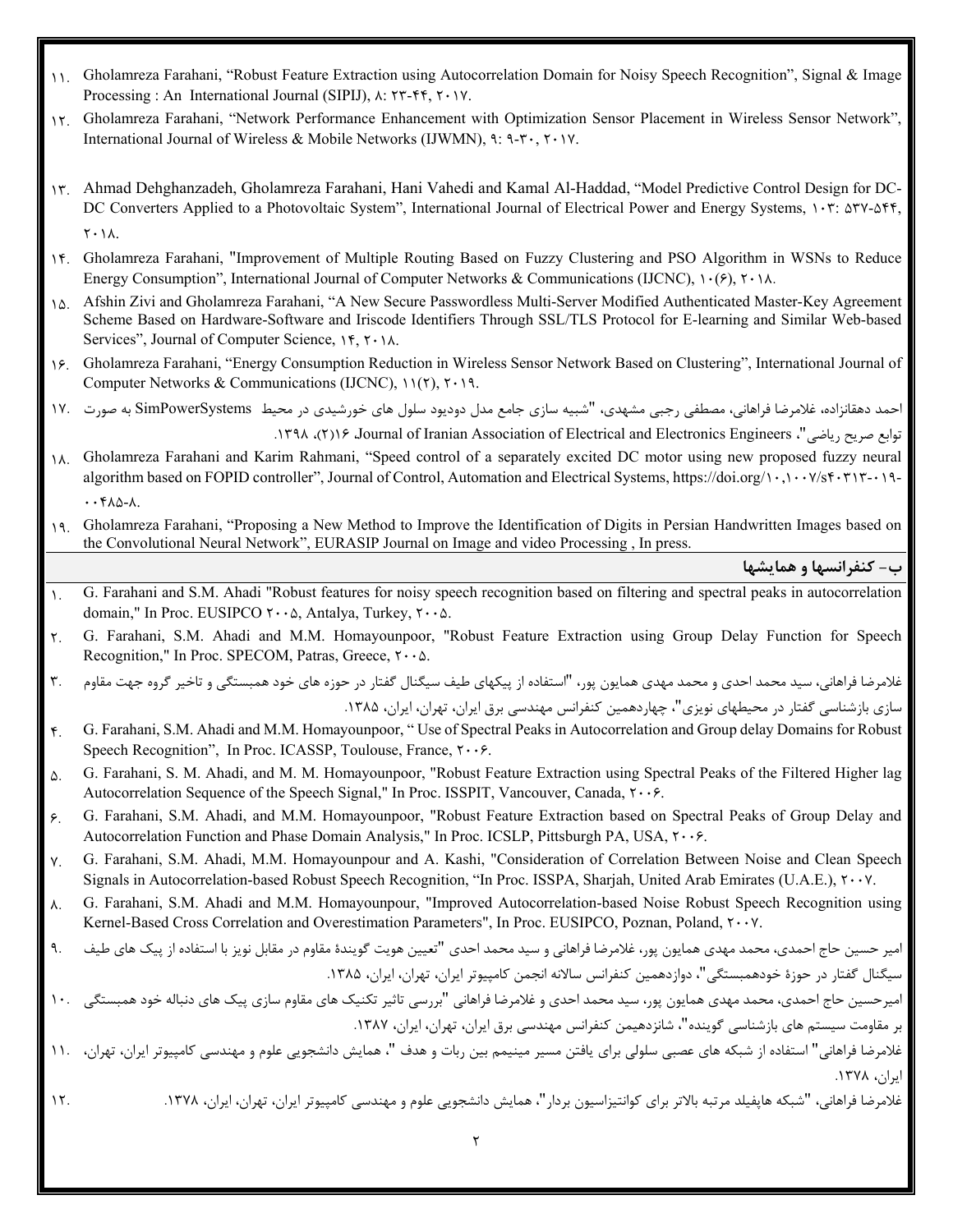- غلامرضا فراهانی، " محاسبه ضرایب کنترل کننده PID با استفاده از GA و مقایسه با دیگر الگوریتمها "، دومین کنفرانس دانشجویی مهندسی برق ایران، تهران، 13. ایران، .1378
- 14. G. Farahani and M. Taherbaneh, "Extracting Best Reliable Scheme for Electrical Power Subsystem (EPS) of Satellite", In Proc. RAST, Istanbul, Turkey,  $\mathsf{r} \cdot \mathsf{n}$ .
- 15. M. Taherbaneh and G. Farahani, "Modified Series-connected Boost Converter in Power Subsystem of a LEO Satellite", In Proc. RAST, Istanbul, Turkey,  $\mathsf{Y} \cdot \mathsf{Y}$ .
- 16. G. Farahani, "Computing Optimum Coefficients of PID Controller with Genetic Algorithm", In Proc. IECON, Montreal, Canada,  $Y \cdot Y$ .

احمد آقاجانی و غلامرضا فراهانی " ملزومات تشعشعات فضایی ماهواره هاي سنجش از دور زلزله شناسی"، دومین کنفرانس ملی تشعشعات فضایی، سازمان 17. پژوهشهاي علمی و صنعتی ایران، تهران، ایران، .1391

- غلامرضا فراهانی و احمد آقاجانی، " ارائه دیاگرام مقاوم در برابر تشعشات فضایی براي مدارات میکروالکترونیک در ماهواره LEO"، دومین کنفرانس ملی تشعشعات 18. فضایی، سازمان پژوهشهاي علمی و صنعتی ایران، تهران، ایران، .1391
- .<br>غلامرضا فراهانی، "Reliability of Sensors Fusion in a Satellite Used for Earthquake Prediction"، چهاردهمین کنفرانس انجمن هوافضای ایران، ۱۹۰ سازمان پژوهشهاي علمی و صنعتی ایران، تهران، ایران، .1393

غلامرضا فراهانی، "Satellite Prediction Earthquake of Estimation Reliability"، چهاردهمین کنفرانس انجمن هوافضاي ایران، سازمان پژوهشهاي علمی 20. و صنعتی ایران، تهران، ایران، .1393

مسعود قراچورلوئی سابق، غلامرضا فراهانی، "بهیود راندمان بازشناسی گوینده با استفاده از ترکیب ویژگی هاي LAR و PLP"، هفتمین کنفرانس مهندسی برق 21. و الکترونیک ایران، دانشگاه آزاد گناباد، ایران، .1394

- مسعود قراچورلوئی سابق، غلامرضا فراهانی، "استخراج ویژگی مبتنی بر ترکیب ویژگیهاي SSC و PLP جهت بهبود راندمان بازشناسی گوینده"، هفتمین 22. کنفرانس مهندسی برق و الکترونیک ایران، دانشگاه آزاد گناباد، ایران، ۱۳۹۴.
- اعظم قاسمی، غلامرضا فراهانی، " ارائه یک مدل افزایش اعتماد و شهرت حساس به زمینه در سیستمهای تجارت الکترونیک"، دانشگاه ارومیه، ایران، ۱۳۹۴.  $\,$
- 24. Ahmad Dehghanzadeh and Gholamreza Farahani, " A Survey on Maximum Power Point Tracking Techniques in Solar Installations", In First International Conference on New Research Achievements in Electrical & Computer Engineering, Tehran, Iran, May 17,  $Y \cdot 19$ .
- علی ابراهیم نژاد گرجی، غلامرضا فراهانی، "کنترل سرعت موتور DC با استفاده از کنترلر PID مرتبه کسري ترکیب شده با ANFIS"، کنفرانس بین المللی 25. دستاوردهای نوین پژوهشی در مهندسی برق و کامپیوتر، تهران، ایران، ۱۳۹۵.
- 26. Gholamreza Farahani, "Maximum Power Point Tracking in Solar Energy Systems", International Conference and Exhibition on RENEWABLE ENERGY TECHNOLOGIES, Islamabad, Pakistan, Oct. ٢٠١۶.
- 27. Gholamreza Farahani, "Effects of Partial Shading on MPPT of PV System", International Workshop on Trends in SOLAR Power Generation and Energy Harvesting, Dubai, UAE, ٢٠١٧.
- محمدرضا اصغری بجستانی، غلامرضا محمدخانی، وحیدرضا نفیسی و غلامرضا فراهانی، "پیاده سازی یک واسط مغز-رایانه برای تشخیص بین دو کلمه در کاربرد 28. مکالمه خاموش"، بیست و پنجمین کنفرانس مهندسی برق، تهران، ایران، اردیبهشت .1396
- 29. Ahmad Dehghanzadeh, Gholamreza Farahani, Hani Vahedi and Kamal Al-Haddad, "Explicit Double-Exponential Modeling Methods for Photovoltaic Cells", *Mth IEEE International Conference on Industrial Technology*, Toronto, Canada, March  $\gamma \cdot \gamma$ .
- 30. Gholamreza Farahani, "Optimal Tilt Angle of Photovoltaic Panels with Consideration of Mutual Shading Loss", 5th Iranian Conference & Exhibition on Solar Energy (ICESE), Tehran, Iran,  $\mathsf{Y} \cdot \mathsf{Y} \lambda$ .
- 31. Gholamreza Farahani, "Pitch Optimization of PV Panels in Solar Plants with Mutual Shading Effects", 5th Iranian Conference & Exhibition on Solar Energy (ICESE), Tehran, Iran,  $\mathsf{Y} \cdot \mathsf{Y} \lambda$ .
- 32. Gholamreza Farahani, "Optimum Azimuth Angle of PV Panels with Mutual Shading Effects", 5th Iranian Conference & Exhibition on Solar Energy (ICESE), Tehran, Iran, ٢٠١٨.
- سولماز محمدی، غلامرضا فراهانی، "ارائه بهترین الگوریتم فراابتکاری جهت بازیابی اتصال در شبکههای حسگر بیسیم"، دومین همایش بین المللی افق های نوین 33. در مهندسی کامپیوتر و فناوري اطلاعات، تهران، ایران، .1397 سولماز محمدي، غلامرضا فراهاني، " ارائه الگوریتمهاي هوشمند بازسازي خودکار اتصال در شبکههاي حسگر بيسيم"، چهارمين کنفرانس ملي فناوري در مهندسي 3۴. برق و کامپیوتر، تهران، ایران، .1397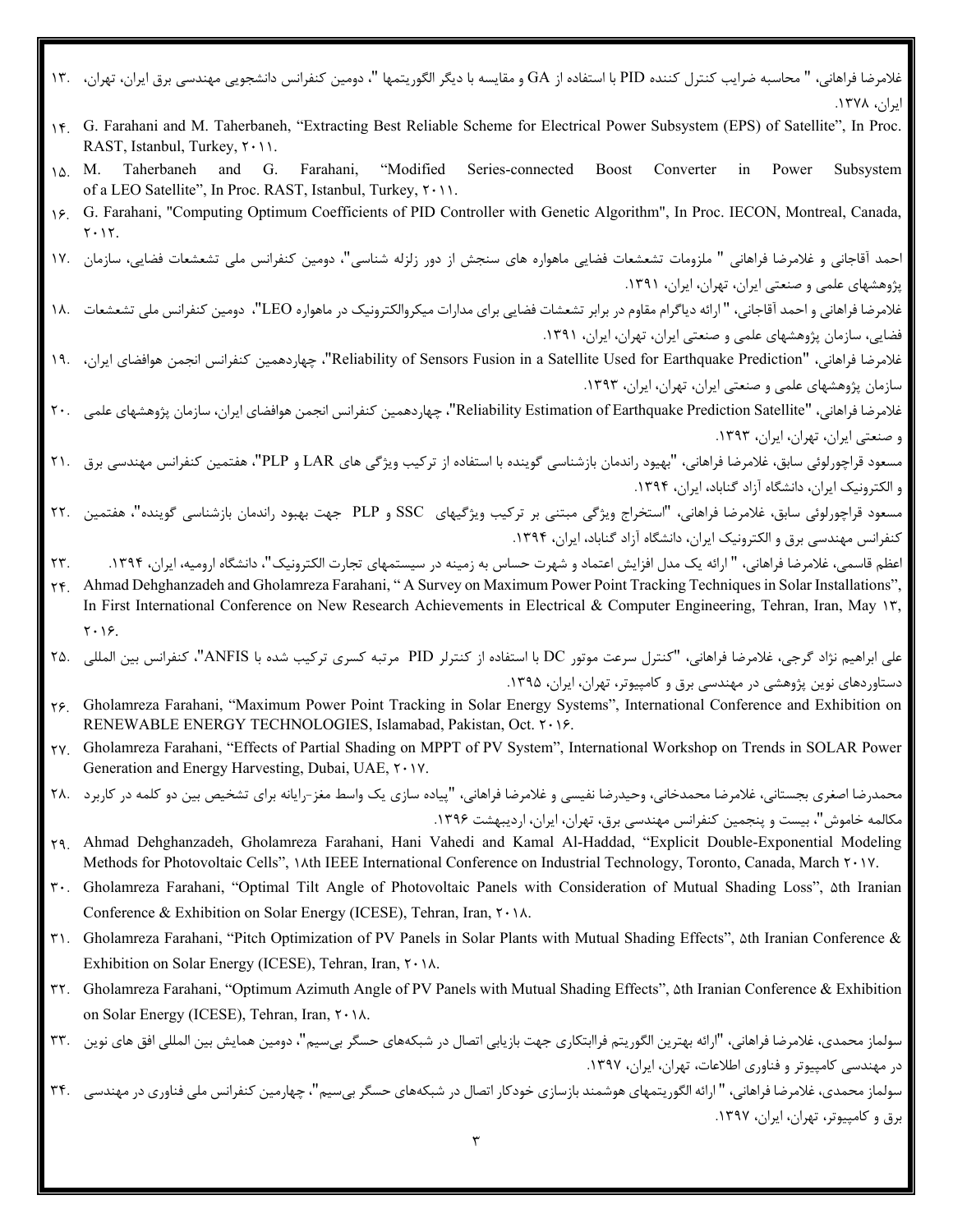- 35. Gholamreza Farahani, "Considering the Correlation of Insolation and Temperature on the PV Array Characteristics",9th International Conference on Power and Energy Systems (ICPES), Perth, Australia,  $1 \cdot 17$  December  $7 \cdot 19$ .
- 36. Gholamreza Farahani, "Effects of PV Modules Temperature Variations on the Characteristic of PV Array",9th International Conference on Power and Energy Systems (ICPES), Perth, Australia,  $1 \cdot -17$  December  $7 \cdot 19$ .
- 37. Gholamreza Farahani, "Effects of PV Module Shading on the Efficiency of the PV Array",9th International Conference on Power and Energy Systems (ICPES), Perth, Australia,  $1 - 17$  December  $7 \cdot 19$ .
- 38. Gholamreza Farahani and Karim Rahmani, "Pitch Optimization of Monocrystalline PV Panels with Consideration of Mutual Shading Effects in Solar Power Plants",  $\Delta$ th National Conference on Electrical and Mechatronics Engineering, Tehran, Iran,  $\gamma \cdot \gamma$ .

**ج- کتب و نشریات**

- 1. G. Farahani, S.M. Ahadi and M.M. Homayounpour, "Autocorrelation-based Methods for Noise- Robust Speech Recognition," in Robust Speech Recognition and Understanding, M. Grimm and K. Kroschel, Eds., I-Tech Education and Publishing, Vienna,  $\gamma \cdot \gamma$ .
- 2. Mohsen Taherbaneh, Gholamreza Farahani and Karim Rahmani, "Evaluation the accuracy of one-diode and two-diode models for a solar panel based open-air climate measurements", I-Tech Education and Publishing, Vienna,  $\uparrow \cdot \uparrow \uparrow$ .

**ثبت اختراعات**

.1 محمد احدي، غلامرضا فراهانی و محمدمهدي همایونپور "الگوریتم تفریق نویز در حوزه خودهمبستگی ANS "شماره ثبت اختراع ،42009 .1386

غلامرضا فراهانی و فواد فرحانی بغلانی،" دستگاه رفع کننده بوي نامطبوع کفپوش (موکت، فرش) ویژه مساجد، اماکن عبادي زیارتی و مسکونی"، شماره ثبت .2 اختراع ۵۲۵۵۲۸، ۱۳۹۴.

## **طرحهاي پژوهشی**

- .1 مجري طرح "طراحی سخت افزار و نرم افزار و راه اندازي سه خط تولید بسته بندي در شرکت گلستان"
- .2 مجري مشترك طرح "طراحی و پیاده سازي روباتهاي صنعتی موازي و کاربرد آن در خطوط بسته بندي خشکبار"
- .3 مجري مشترك طرح "آزمایشگاه مرجع فتوولتائیک، فاز اول ایجاد بستر آزمون تستهاي الکتریکی پانلهاي خورشیدي"
	- .4 مجري طرح" بررسی و ارائه راهکارهاي بهبود قابلیت اطمینان در ماهواره زلزله شناسی آیات"
		- .5 همکار اصلی طرح "طراحی مقدماتی سیستم ماهواره مصباح 2 تا مرحله طراحی مقدماتی"
	- .6 همکار اصلی طرح "ارزیابی و ارائه راهکارهاي فنی و مهندسی براي کاهش تلفات خطوط انتقال در شبکه برق"
		- .7 مجري طرح "طراحی و ساخت منبع تغذیه 24 ولت، 200 وات بهمراه برد واسط"
		- .8 مجري طرح " مکانیابی بهینه حسگرها در شبکه حسگرهاي بیسیم جهت افزایش کارآیی شبکه"
			- .9 مجري طرح " طراحی و راهاندازي آزمایشگاه تست باطریهاي اسید-سربی"
				- .10 مجري طرح "ساخت دستگاه اختلاط رزین اپوکسی و هاردنر"
			- .11 مجري طرح " ساخت دستگاه شست و شو و خشک کن باطریهاي سایز کوچک"
- .12 مجري طرح " امکان سنجی طراحی و راه اندازي آزمایشگاه مرجع آزمونهاي الکتریکی و محیطی تجهیزات فرودگاهی"
- .13 مجري مشترك طرح" بررسی فنی، اقتصادي و امکانسنجی تامین برق در مجتمع پتاس خور و بیابانک با استفاده از انرژي خورشیدي"
	- .14 مجري طرح " توسعه توربین بادي هوایی از نوع شناور با توان 2 کیلووات"
- .15 مجري طرح "بررسی شیوههاي راهاندازي موتور سنکرون واحد 104P به منظور کاهش تاثیرات بر شبکه قدرت و کاهش استهلاك راهاندازي"
	- .16 مجري طرح "طراحی و ساخت برد الکترونیکی بالانسر و شارژر مجموعه باتري لیتیوم (3,6 ولتی، 4 سل) جهت استفاده در سیستم صوتی"

## **عضویت در مجلات**

.1 عضو هیئت تحریریه مجله IJCIT

.2 عضو هیئت داوري مجله IJCNC

## **سوابق شغلی**

**شرکت ریزپرداز (طراحی اتوماسیون) مدت همکاري :** 9 ماه (1378-1377)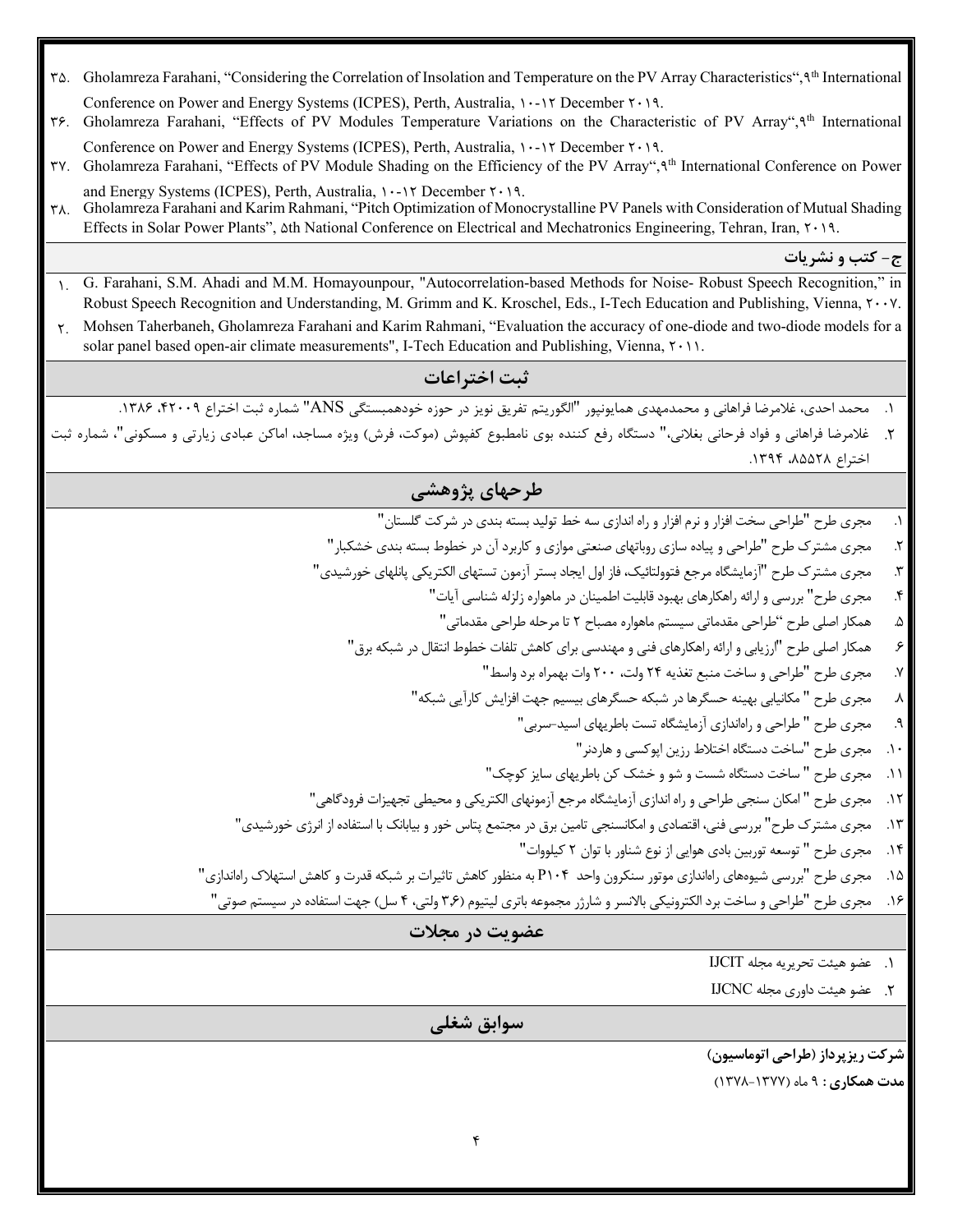**فعالیت :** طراحی مدارات دیجیتال با استفاده از میکروپروسسور (80Z، 80186(، میکروکنترلر (،8051 8092) جهت نمایشگر دماي یخچال و همکاري در طراحی و ساخت بردهاي ماشین CNC. **سمت :** کارشناس **مرکز تحقیقات مخابرات ایران (گروه شبکه) مدت همکاري :** 9 ماه (1379-1378) **فعالیت :** کار بر روي مدلسازي، طراحی و پیاده سازي سوئیچ در شبکه هاي مخابراتی و ایجاد بستر تست سوئیچ در شبکه هاي مدیریتی مخابرات. **سمت :** کارشناس ارشد **شرکت تام ایران خودرو مدت همکاري :** 7 سال (1386-1379) **فعالیت :**  طراحی، نصب، راه اندازی اتوماسیون و تاسیسات خطوط تولید شرکت ایران خودرو ( خط رنگ شماره ۱ و ۲، خط پرس و خط برش ورق) • راه اندازي درایورهاي موتور ( starter Soft و Inverter (براي خطوط کانوایر، تهویه خط رنگ و خطوط پرس. • آشنایی کامل با سخت افزار و نرم افزار PLC هاي زیمنس و ماژولهاي مرتبط با آن از جمله ماژولهاي ET. • تعمیرات خطوط تولید رنگ و پرس و برش ورق **سمت :** مسئول پروژه **سازمان پژوهشهاي علمی و صنعتی ایران مدت همکاري :** 12 سال (1387 تا کنون) **فعالیت :** فعالیتهاي پژوهشی در زمینه مهندسی برق و کامپیوتر **سمت :** هیئت علمی **دورههاي تخصصی** .1 برنامه نویسی 7S براي PLC هاي زیمنس در شرکت زیمنس آلمان. .2 شبکه اترنت در PLC هاي زیمنس در شرکت زیمنس آلمان. .3 نرم افزار Pilz براي امنیت در اتوماسیون در شرکت مولر آلمان. .4 آشنایی با طراحی پرسهاي مکانیکی در شرکت شولر آلمان. .5 آشنایی با طراحی پرسهاي هیدرولیکی در شرکت مولر آلمان. .6 برنامه نویسی پیشترفته 7S براي PLC هاي زیمنس در شرکت تام ایران خودرو. .7 نرم افزار TwinCat براي قطعات Beckhoff در شرکت Beckhoff آلمان. .8 آشنایی با پنوماتیک در شرکت فستو ایران. .9 آشنایی با عملکرد و نگهداري خطوط برش در شرکت شولر اتومیشن آلمان. .10 نرم افزار plan-E در شرکت تام ایران خودرو. .11 آموزش نرم افزار Web EndNote در سازمان پژوهشهاي علمی و صنعتی ایران. گستر سنجش آرمان شرکت در" DY-250 System Operation KeyKratos Plus Control System" .12 .13 "مروري بر فناوریهاي G5 و IoT " در سازمان پژوهشهاي علمی و صنعتی ایران .14 "مهندسی قابلیت اطمینان" در پژوهشکده سامانههاي ماهواره .15 "آنچه مدیران بخش فضایی کشور بایدد بدانند" در پژوهشگاه فضایی ایران .16 "پنجمین دوره همایش فناوران فضایی" در پژوهشگاه فضایی ایران .17 "سومین همایش فناوران فضایی" در سازمان پژوهشهاي علمی و صنعتی ایران ایران صنعتی و علمی پژوهشهاي سازمان در" Clould and high performance computing for the banking and energy industry" تخصصی علمی کارگاه .18 .19 کارگاه علمی تخصصی "centers data for architecture integrated storage petabyte Multi " در سازمان پژوهشهاي علمی و صنعتی ایران